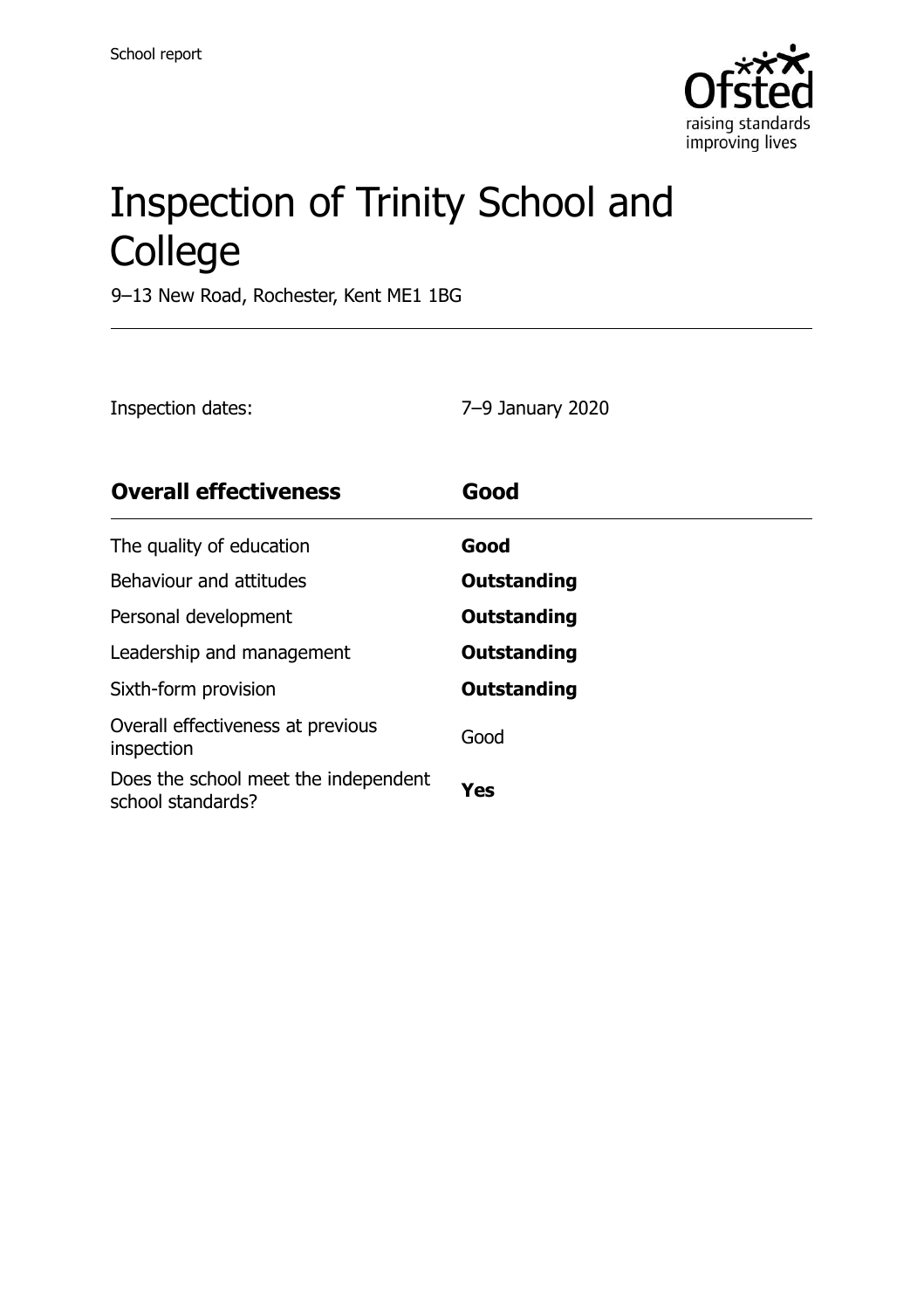

### **What is it like to attend this school?**

This is an improving school with dedicated and caring staff. The pastoral development and welfare of pupils are given the highest priority. As a result, pupils are happy here. They feel free from the anxieties and problems that many of them have experienced in other settings prior to joining Trinity. They behave well because expectations are high, and staff are skilled at identifying and de-escalating serious problems before they arise.

Aspirations are high across all phases of the school. The newly acquired college building provides modern accommodation and excellent facilities for students in the sixth form and beyond to support their academic and vocational studies.

Leaders and staff constantly consider the delicate balance between providing academic challenge and nurturing pupils' emotional well-being. Developing pupils' confidence and resilience are both seen as equally important. One pupil told the lead inspector, 'This school is my hope.' Other pupils who were present smiled and agreed.

All parents and carers who spoke to the lead inspector and the very large majority who expressed an opinion through emails or Ofsted's parent questionnaire were extremely positive about the school and the support it gives to pupils, as well as their families.

#### **What does the school do well and what does it need to do better?**

Leaders are open minded and experienced. They are constantly looking for ways to improve the school. They have a good understanding of the school's strengths and the areas that need to be developed further. The vast majority of parents feel that the school is very well led and managed.

Those in positions of governance know the school well. Directors' monitoring of the school is well established. Their support has ensured that the school continues to meet all the independent school standards. Importantly, directors have a very clear strategic plan to improve the school further, including the curriculum offer the school provides.

The school's curriculum is fit for purpose. It caters well for the ever-changing cohorts of pupils attending the school. No year group is the same. All pupils have very specific and complex needs. This means that staff have to constantly tailor their teaching to meet the needs of individual pupils of different abilities. This is made more difficult by the turbulence, instability or gaps that some pupils have suffered in their past education.

Recent changes to the senior leadership structure of the school are embedding well. The executive principal and heads of both the school and the college are an experienced and effective team. The addition of the 'college' building has brought a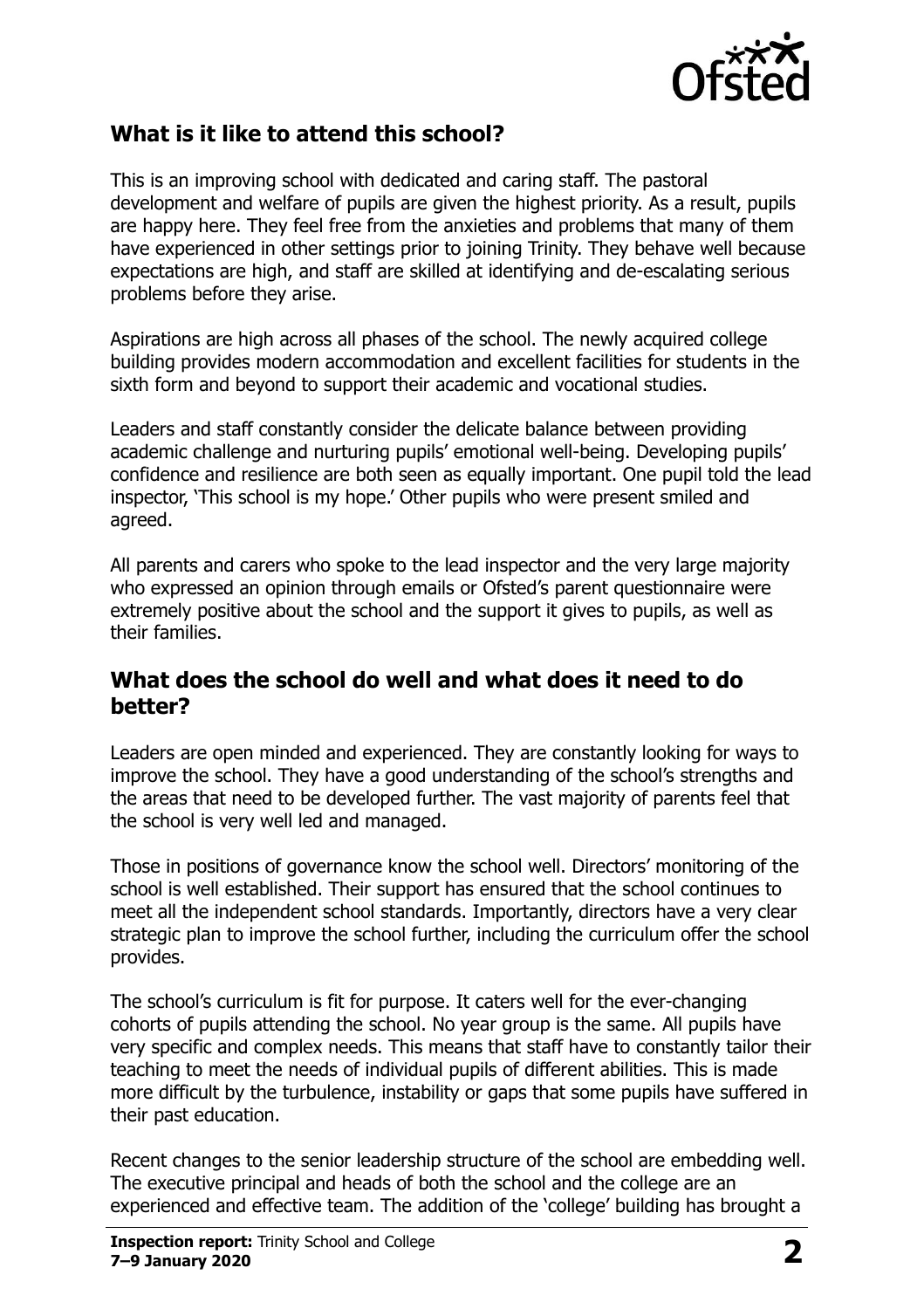

new dimension to the culture and ethos of the school. Directors and school leaders have identified that the curriculum can now evolve to provide more breadth and depth of study. This is particularly the case for the growing number of pupils capable of achieving GCSE qualifications, and in further developing the school's vocational education offer.

English and mathematics are taught well here. Pupils enjoy reading. Leaders understand that reading is the key to pupils' future success across the curriculum. However, staff expertise in teaching phonics needs to be refreshed so that pupils' phonics and early reading skills are developed more effectively. As the school expands, an increasing number of pupils are hopeful of achieving GCSE qualifications in English and mathematics. Leaders understand this, and their aspirations for more pupils to follow this pathway are clear to see.

The nurture and pastoral care of pupils are exceptional at Trinity. Despite pupils' very complex needs, their personal development is served particularly well. The school's programme to deliver personal, social, health and citizen education (PSHCE) is designed well. It gives pupils an excellent range of opportunities to learn about the world around them. Their engagement and contribution within the local community are impressive. Their work as Anne Frank ambassadors, aiming to promote social justice, tolerance and equality, is particularly noteworthy. Discrimination is not tolerated here. Equality and respect for different cultures, lifestyles and diversity are promoted well.

Pupils' behaviour is exceptionally good. This is particularly the case with pupils who have settled and developed a deep trust in staff. Relationships in classrooms are strong. Older pupils are increasingly confident and work well together when given independent tasks. Younger pupils feel protected and told inspectors that they enjoy the friendships they have made since joining the school.

The school provides many extra-curricular opportunities for pupils. Many of these are aimed at developing their life skills. Careers guidance is effective and supports older pupils well in their plans for the future. Visits into the local community to learn about using public transport and the opportunity to take part in residential visits are the norm. Specialist staff support pupils well to develop their communication skills. Speech and language therapists help older pupils to understand and use key language that will help them in day-to-day life in the local community. Support is also available within classrooms to help develop pupils' comprehension and improve their engagement in learning.

Preparing pupils for life after leaving Trinity is given a high priority. This is a particular passion of school leaders and directors. Consequently, the sixth-form provision has been strengthened and vocational elements of the curriculum consolidated. Hair and beauty and construction courses are now taught in-house in purpose-built facilities by qualified staff. 'Enterprise Friday' is a favourite with older students, who enjoy running the modern café and restaurant facility established in the college. Directors and the executive principal have well-developed plans to enhance this already excellent provision in the sixth form with options for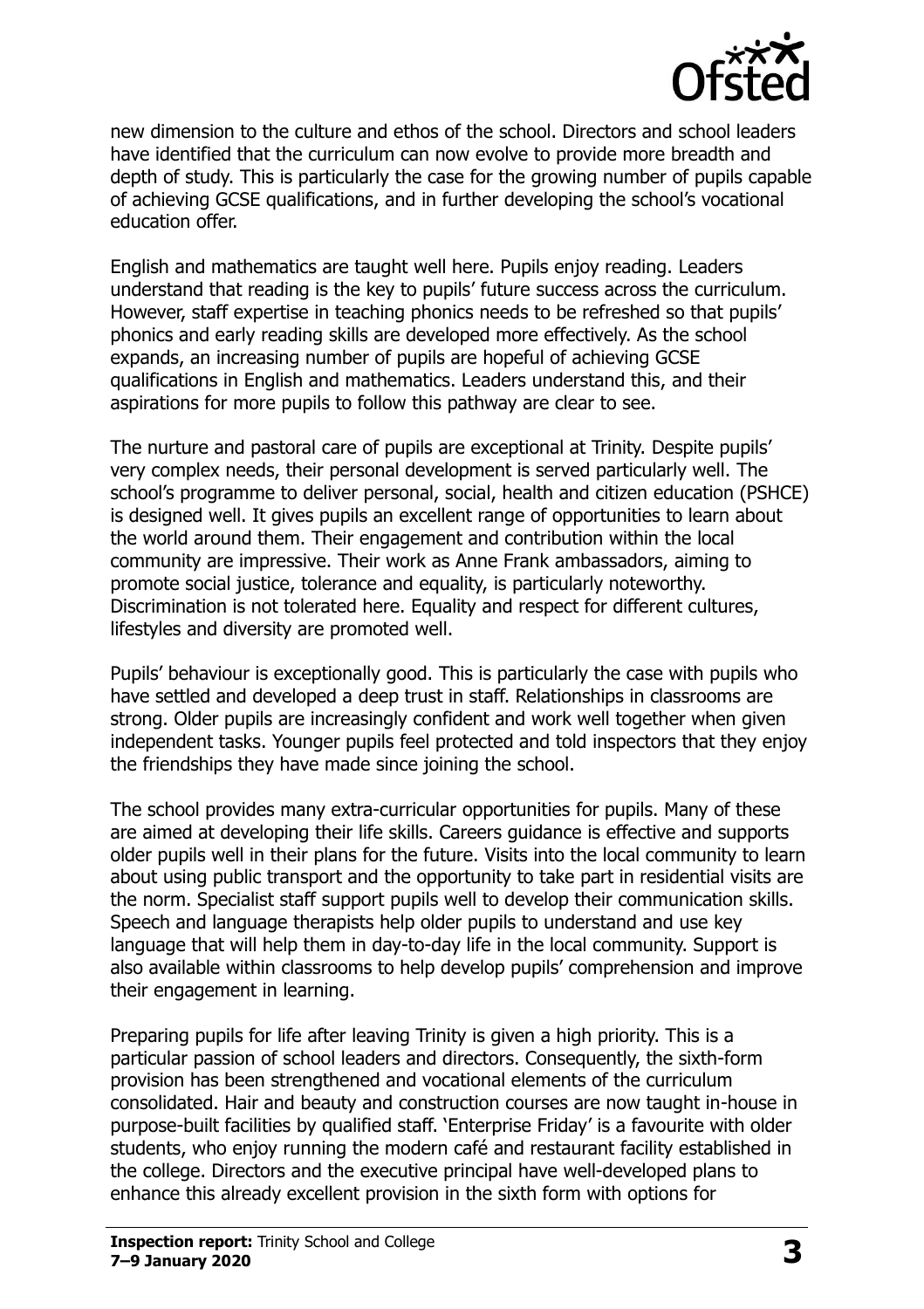

horticulture and animal husbandry, as well as learning in the outside environment.

## **Safeguarding**

The arrangements for safeguarding are effective.

Leaders and all staff know that it is their collective responsibility to keep pupils safe. Consequently, the culture to keep pupils safe is strong. All aspects of the independent school standards regarding the welfare, health and safety of pupils are met.

Leaders have ensured that systems and procedures to keep pupils safe are fit for purpose. Staff training is up to date. Staff know what to do if they have concerns.

Those who have additional responsibilities are experienced and diligent in their work. Relationships with outside agencies are appropriate and ensure that the correct procedures are followed when required.

## **What does the school need to do to improve?**

## **(Information for the school and proprietor)**

- Although leaders have increased the profile and the importance of reading across the school, the teaching of phonics still needs to be developed further. Leaders should strengthen the quality of phonics provision by providing staff with additional up-to-date training, so that their practice improves, and so that pupils make more rapid progress in developing their early reading skills.
- Leaders and directors understand the need to develop the breadth and depth of the curriculum offer further to match ever-changing cohorts of pupils. Plans are evolving for this to happen. This will enable even more pupils to achieve good GCSE qualifications in mathematics and English, as well as expanding the vocational element of the curriculum.

#### **How can I feed back my views?**

You can use [Ofsted Parent View](http://parentview.ofsted.gov.uk/) to give Ofsted your opinion on your child's school, or to find out what other parents and carers think. We use Ofsted Parent View information when deciding which schools to inspect, when to inspect them and as part of their inspection.

The Department for Education has further quidance on how to complain about a school.

If you are the provider and you are not happy with the inspection or the report, you can [complain to Ofsted.](http://www.gov.uk/complain-ofsted-report)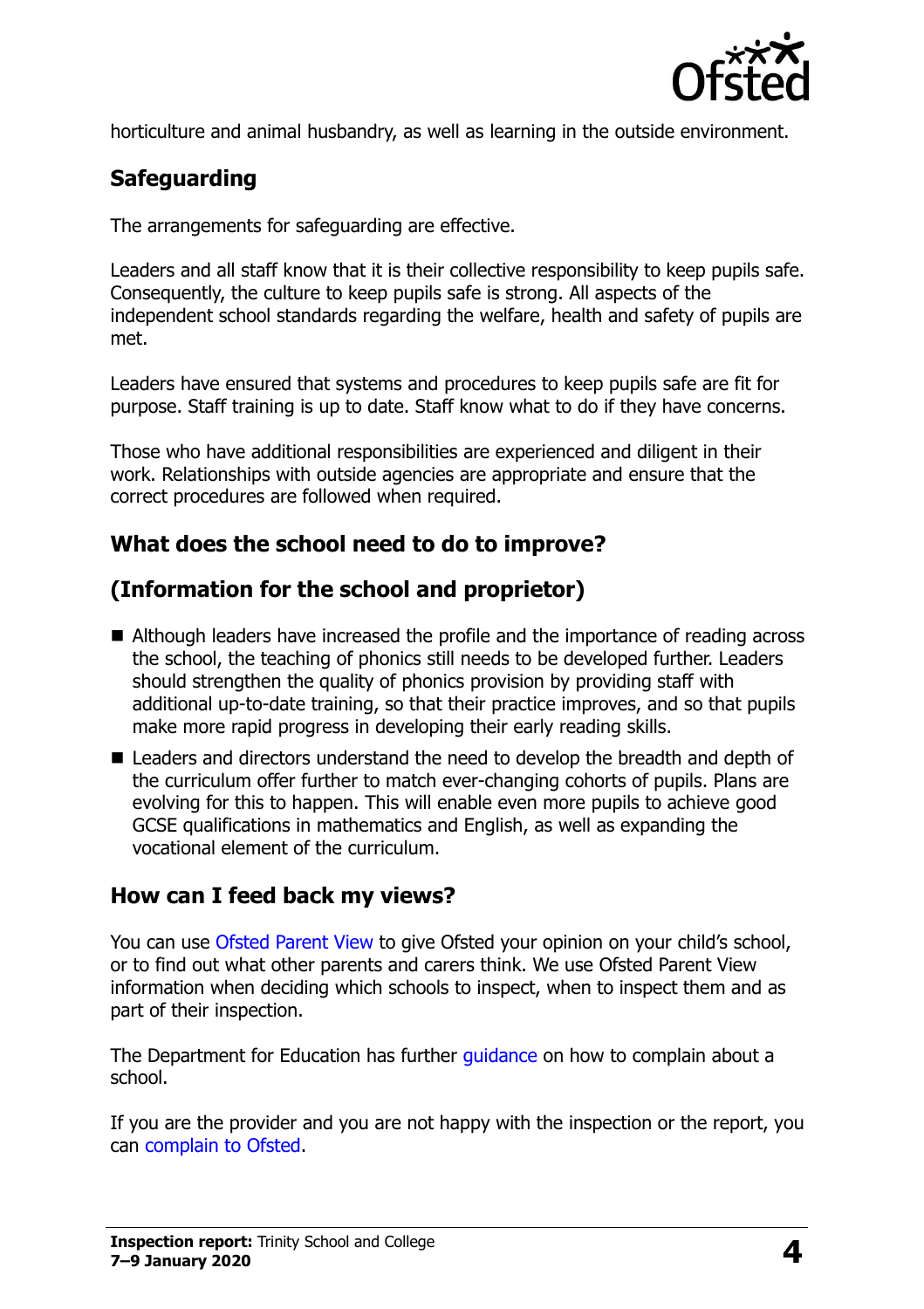

## **School details**

| Unique reference number                       | 132097                                 |
|-----------------------------------------------|----------------------------------------|
| <b>DfE registration number</b>                | 887/6006                               |
| <b>Local authority</b>                        | Medway                                 |
| <b>Inspection number</b>                      | 10123980                               |
| <b>Type of school</b>                         | Other independent special school       |
| <b>School category</b>                        | Independent school                     |
| Age range of pupils                           | 6 to 25                                |
| <b>Gender of pupils</b>                       | Mixed                                  |
| Gender of pupils in the sixth form            | Mixed                                  |
| Number of pupils on the school roll           | 169                                    |
| Of which, number on roll in the sixth<br>form | 67                                     |
| <b>Number of part-time pupils</b>             | <b>None</b>                            |
| <b>Proprietor</b>                             | <b>Cavendish Education Ltd</b>         |
| <b>Chair</b>                                  | Aatif Hassan                           |
| <b>Principal</b>                              | Elizabeth Baines (Executive Principal) |
| <b>Annual fees (day pupils)</b>               | £24,900 to £29,900                     |
| <b>Telephone number</b>                       | 01634 812 233                          |
| <b>Website</b>                                | www.trinityschoolrochester.co.uk       |
| <b>Email address</b>                          | office@trinityschoolrochester.co.uk    |
| Date of previous inspection                   | 13-15 June 2017                        |

#### **Information about this school**

- Trinity School and College is an independent special school that caters for pupils with autism spectrum disorder. Pupils also have additional learning difficulties such as anxiety, dyslexia, dyspraxia, and associated speech, language and communication difficulties.
- The school is registered for up to 170 male and female pupils aged between 6 and 25 years of age. Nearly all the pupils have an education, health and care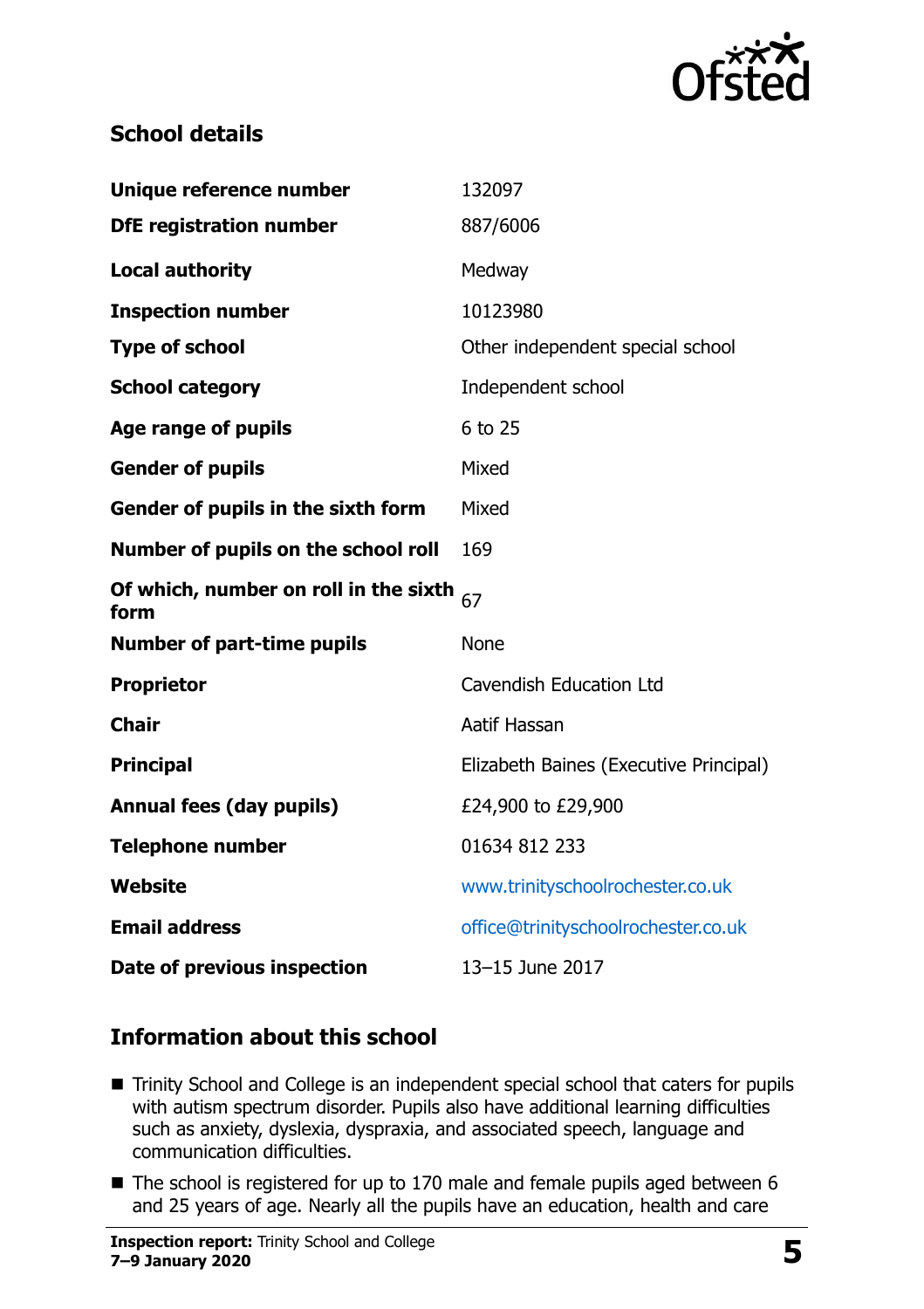

plan.

- The school and college are situated in two different premises relatively close to each other and in the same road in Rochester, Kent. The school building caters for primary- and secondary-aged pupils. The college building caters mainly for post-16 students, including students aged over 19.
- The school is governed by a board of directors, including the chair of the board of Cavendish Education Ltd.
- The proprietor (Cavendish Education Ltd) recently acquired a property adjoining the school. As a result, the address of the main school site is now 9–13 New Road, not 10–13 New Road.
- The school does not currently use alternative provision, although some students attend a local college accompanied by members of the school's own staff.
- The school's last standard inspection was in June 2017, when its overall effectiveness was judged to be good and all the independent school standards were found to be met.

## **Information about this inspection**

We carried out this inspection under section 109(1) and (2) of the Education and Skills Act 2008. The purpose of the inspection is to advise the Secretary of State for Education about the school's suitability for continued registration as an independent school.

The school meets the independent school standards. These are the requirements of the schedule to the Education (Independent School Standards) Regulations 2014.

- We held a wide range of meetings during the inspection. These included meetings with representatives of the proprietor, school leaders, teachers and support staff, and two representative groups of pupils.
- The lead inspector held individual telephone conversations with four parents and three officers from local authorities that place pupils at the school.
- When considering the quality of education, we focused particularly on English, mathematics, and personal, social, health and citizenship education. This included visiting lessons, looking at pupils' work, and talking to leaders, teachers and pupils about how teaching in these subjects builds on pupils' knowledge over time.
- The lead inspector reviewed the 57 responses to Ofsted's online parent survey and accompanying free-text messages.
- We observed pupils' behaviour in classrooms, at lunchtime and as they moved around the school.
- We assessed the school's culture to keep pupils safe throughout the inspection. A wide range of documentation was considered, including policies and documents associated with the school meeting all aspects of the independent school standards. The single central record of checks on the suitability of adults to work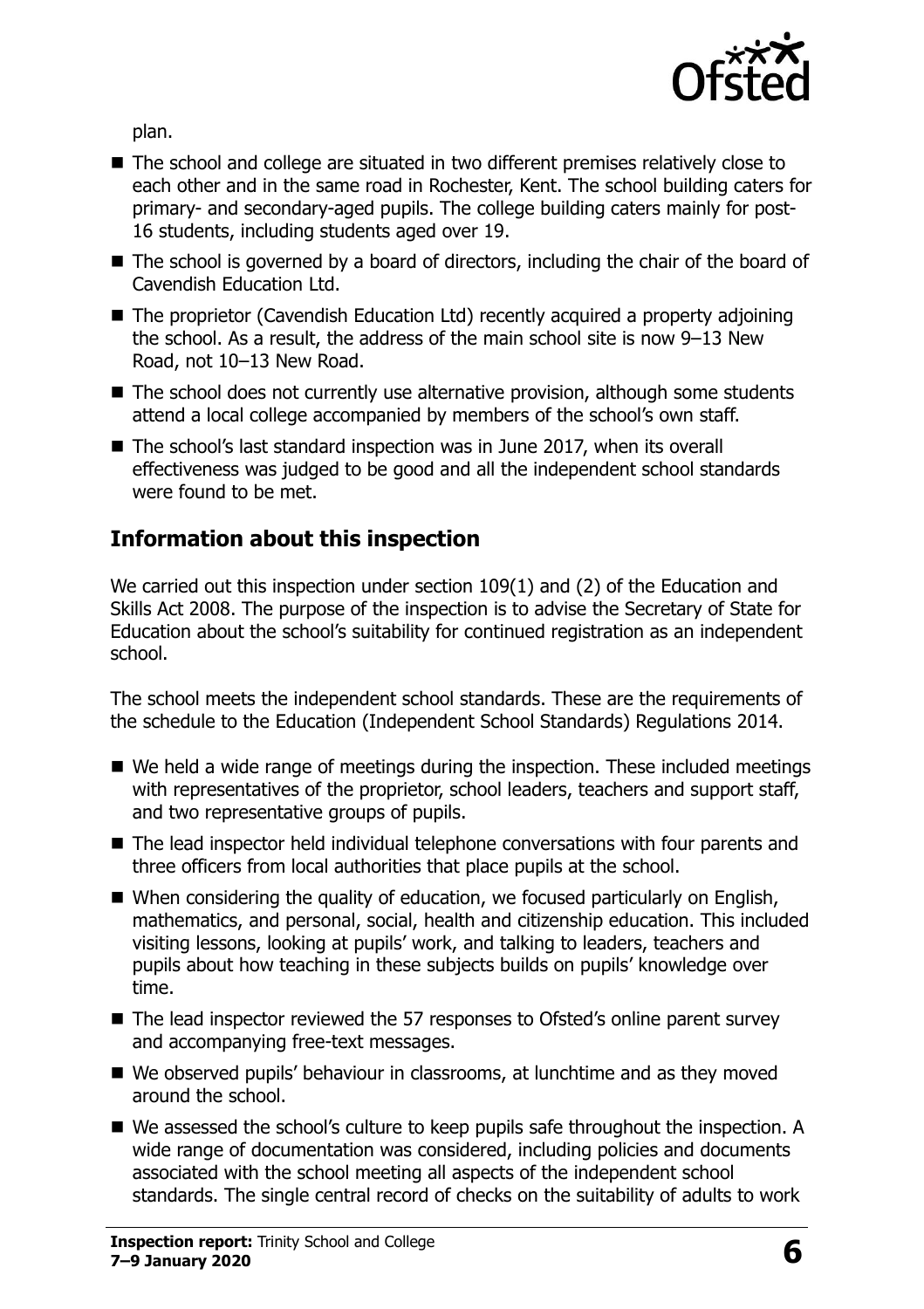

with children was also scrutinised.

#### **Inspection team**

Clive Close, lead inspector **Her Majesty's Inspector** 

Sue Bzikot **Containers** Ofsted Inspector